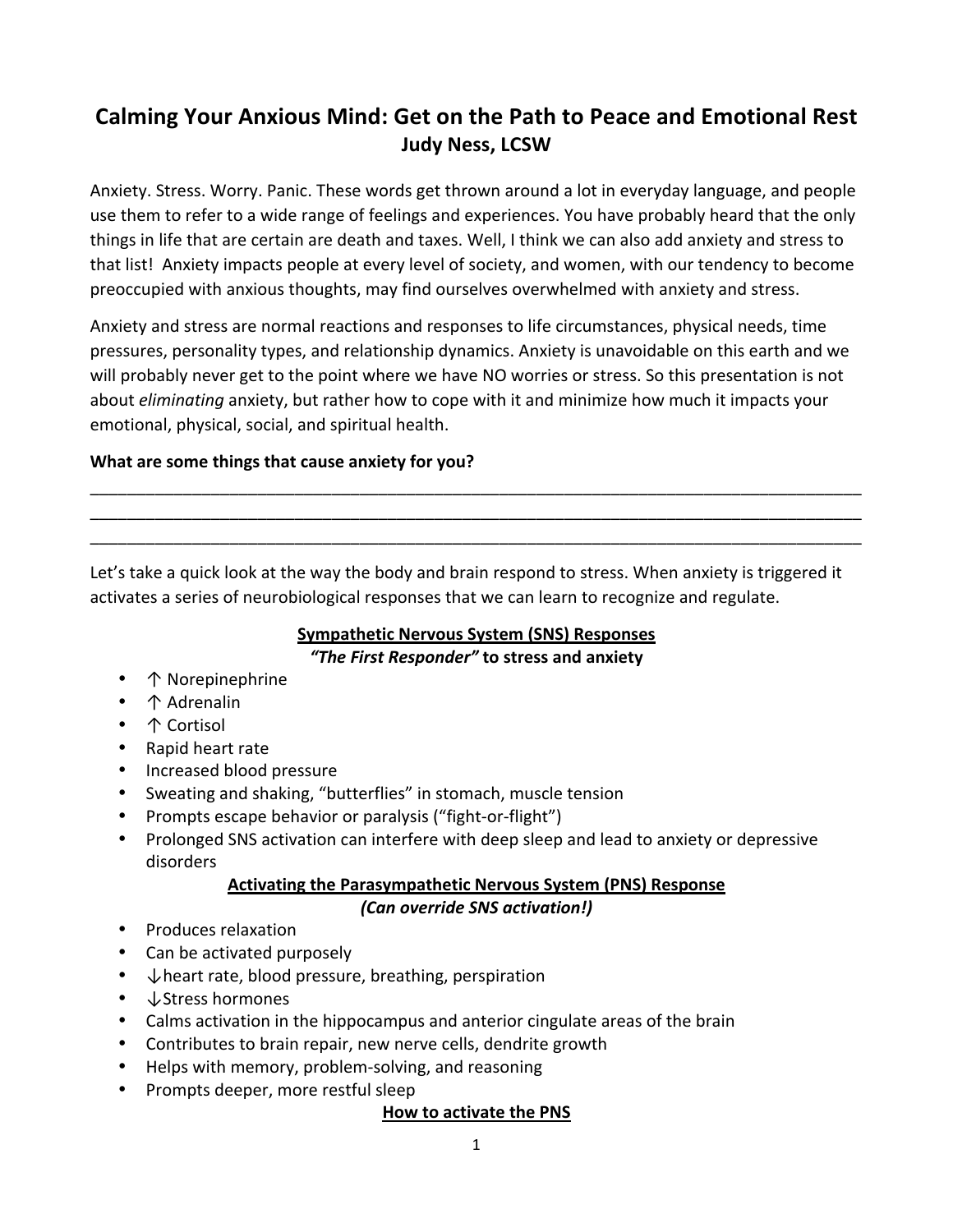### *(And override a panic attack!)*

- Diaphragmatic stretch and breathing: Raise arms, open chest, stretch shoulders, rib cage and diaphragm, and inhale deeply. Then drop your arms, bend over, and push the air out as you exhale.
- **Exercise**: A burst of exercise for just a few minutes. Try fast walking, running in place, going up and down steps, or jumping jacks
- **Kegel Exercise:** 15-20 second pelvic floor contraction impacts your vagus nerve, which interfaces with the parasympathetic control of the heart, lungs, and digestive tract, for rapid reduction of anxiety/panic.
- Crying: This PNS response quickly reduces levels of the stress hormone cortisol (for both men and women!) As little as 3 minutes of crying can decrease stress hormones by 50%.
- Cold Water (or ice water): Drink it or splash it on your cheeks.

### **Strategies for Coping with Anxiety and Reducing Misery**

- Identify and replace anxiety-producing thoughts (self-talk)
- Plan for the day (schedules, lists, appts.)
- Schedule "worry time" (perhaps 15-20 min. daily)
- Spirituality, Scripture promises, prayer, mindfulness, reflection
- Daily moderate exercise (30 minutes of walking is great!)
- Sunshine—at least 10 minutes daily
- Time spent in nature
- Daily act of kindness
- Gratitude list: What went well today?
- Creativity, humor, fun, play
- Time for self-care, soothing, nurturing (relaxation)

### **Anxiety and Self-Talk:**

People who suffer from anxiety, fear, panic, and low self-confidence are especially prone to engage in anxious thinking or "self-talk." It's often what we say to ourselves in response to any particular situation that determines our moods and feelings. Anxiety can be generated in the moment by making statements to yourself that begin with the two words, "what if..." It can be easy to get caught in a downward spiral of negative thinking. No matter how much faith we have, or the level of our spiritual understanding and scriptural knowledge, we all have automatic, instinctive ways of seeing and interpreting the world. Fatigue, hormone swings, illness, grief and loss, or a history of abuse or trauma may also make us more sensitive to stress.

Human beings are amazingly diverse and complex, with different personalities, histories, experiences, and needs, all of which play a distinct role in how we think and act. Getting to know your mind and learning how to adjust what you are thinking is one of the most important keys to living a more peaceful and more faithful life. Are you are worrier? A self-critic? A victim? A perfectionist? Do you have too much to do and not enough time? Do you feel responsible for everyone else and unable to rest and care for yourself?

**The Worrier:** This is one of the strongest factors in promoting anxiety. The Worrier develops anxiety by imagining the worst-case scenario (and then imagines it will be too much to cope with). This scares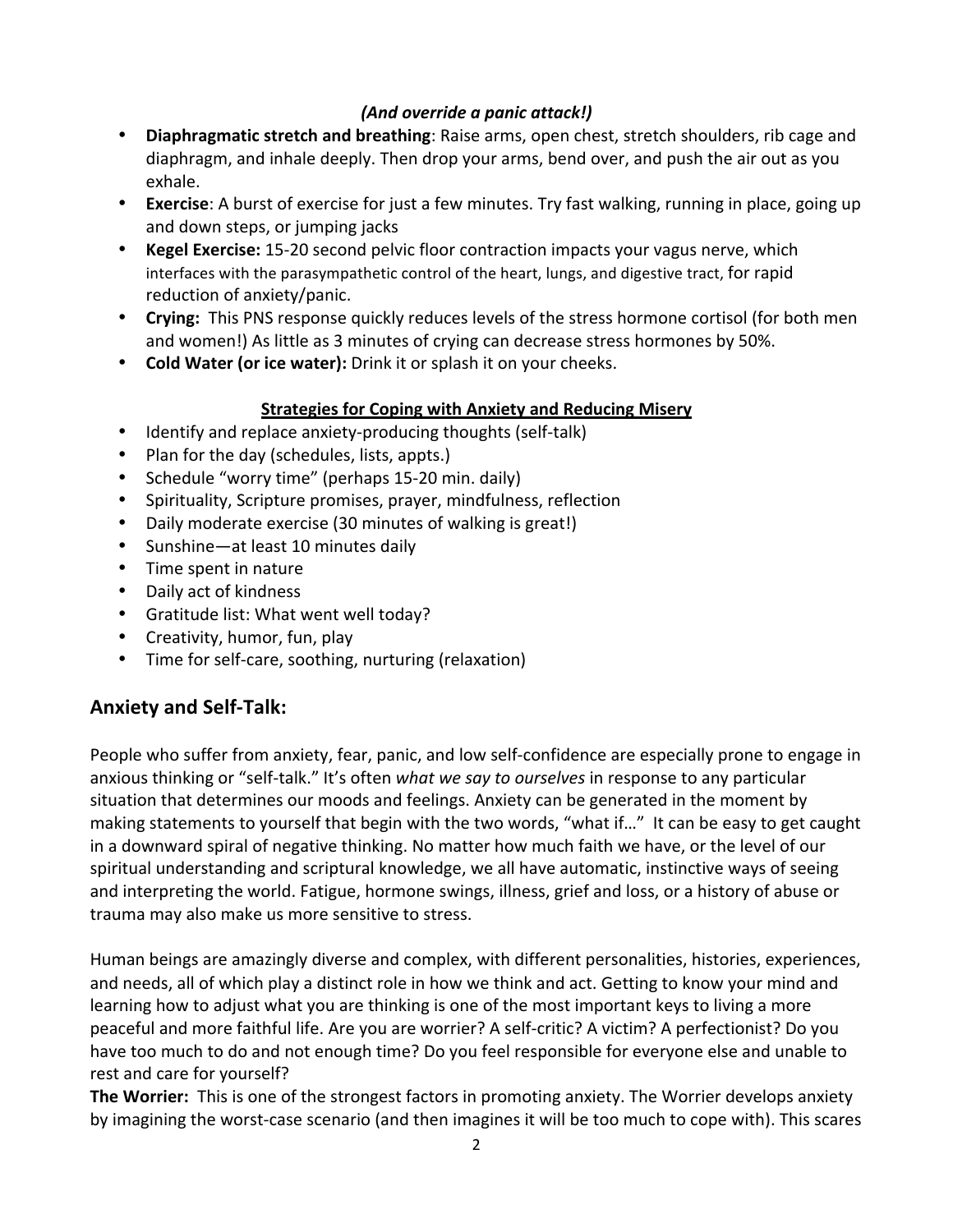you with fears of catastrophe, disaster, failure, and/or loss. It can also activate physical symptoms (as noted above) that may lead to panicky feelings. In short, the Worrier 1) anticipates the worst, 2) overestimates the odds of something awful, bad, or terrible happening, 3) has vivid visual images of potential failure or catastrophe, and 4) fears it will be too overwhelming to cope with.

**The Worrier's most often-used expression is "What if...?"** Examples of Worrier self-talk might include statements such as "What if I fail?" "What if lose him/her?" "What will people think of me?" "What if I can't handle it?"

\_\_\_\_\_\_\_\_\_\_\_\_\_\_\_\_\_\_\_\_\_\_\_\_\_\_\_\_\_\_\_\_\_\_\_\_\_\_\_\_\_\_\_\_\_\_\_\_\_\_\_\_\_\_\_\_\_\_\_\_\_\_\_\_\_\_\_\_\_\_\_\_\_\_\_\_\_\_\_\_\_\_\_ \_\_\_\_\_\_\_\_\_\_\_\_\_\_\_\_\_\_\_\_\_\_\_\_\_\_\_\_\_\_\_\_\_\_\_\_\_\_\_\_\_\_\_\_\_\_\_\_\_\_\_\_\_\_\_\_\_\_\_\_\_\_\_\_\_\_\_\_\_\_\_\_\_\_\_\_\_\_\_\_\_\_\_ \_\_\_\_\_\_\_\_\_\_\_\_\_\_\_\_\_\_\_\_\_\_\_\_\_\_\_\_\_\_\_\_\_\_\_\_\_\_\_\_\_\_\_\_\_\_\_\_\_\_\_\_\_\_\_\_\_\_\_\_\_\_\_\_\_\_\_\_\_\_\_\_\_\_\_\_\_\_\_\_\_\_\_

Do you notice any Worrier self-talk in your thinking? Any "What ifs?"

**The Critic:** The Critic is the part of your self-talk that's constantly judging and evaluating your behavior. It tends to point out your flaws and limitations, and reminds you of any mistakes you make until you feel like a failure. The Critic generates anxiety by putting you down, comparing your selfimage with others, and emphasizing your weaknesses and inadequacies. When you notice the Critic in your thinking, you might hear the voice of your mother or father, a teacher, a pastor, advertising, social media, or anyone who wounded you in the past with their criticism.

The Critic's most-used expressions include, "That was so stupid." "What a disappointment I am." Examples of typical Critic self-talk might include statements such as, "How could I have done something like that?" "I could've done better." "I'm so weak and stupid—I should be stronger (smarter, faster, thinner, prettier...)" "Look how clever and capable  $\qquad \qquad$  is!" " better mother, wife, daughter, Christian..."

\_\_\_\_\_\_\_\_\_\_\_\_\_\_\_\_\_\_\_\_\_\_\_\_\_\_\_\_\_\_\_\_\_\_\_\_\_\_\_\_\_\_\_\_\_\_\_\_\_\_\_\_\_\_\_\_\_\_\_\_\_\_\_\_\_\_\_\_\_\_\_\_\_\_\_\_\_\_\_\_\_\_\_ \_\_\_\_\_\_\_\_\_\_\_\_\_\_\_\_\_\_\_\_\_\_\_\_\_\_\_\_\_\_\_\_\_\_\_\_\_\_\_\_\_\_\_\_\_\_\_\_\_\_\_\_\_\_\_\_\_\_\_\_\_\_\_\_\_\_\_\_\_\_\_\_\_\_\_\_\_\_\_\_\_\_\_ \_\_\_\_\_\_\_\_\_\_\_\_\_\_\_\_\_\_\_\_\_\_\_\_\_\_\_\_\_\_\_\_\_\_\_\_\_\_\_\_\_\_\_\_\_\_\_\_\_\_\_\_\_\_\_\_\_\_\_\_\_\_\_\_\_\_\_\_\_\_\_\_\_\_\_\_\_\_\_\_\_\_\_

### Do you notice any Critic self-talk in your thinking? Any "I'm stupid." Statements?"

**The Victim:** The Victim is the part of your thinking that feels helpless or hopeless. It generates anxiety by telling you that you are not making progress because life is unfair, and that you are in some ways deprived, defective, or unworthy. You see insurmountable obstacles between yourself and your goals and desires. You often feel as if others are getting things you deserve, or are "out to get you" in some way. You feel that God has withheld blessings from you, and you catch yourself complaining and regretting things as they are. You believe nothing will change and may feel like giving up. This kind of self-talk can also lead to depression, which often occurs hand-in-hand with anxiety.

The Victim's most-used expressions are, "I can't." "I'll never be able to." The Victim thinker may also say things like "I'll never be able to do that so what's the point of trying?" "I feel drained and unmotivated today—why bother doing anything?" "I wish I could go back and have a do-over with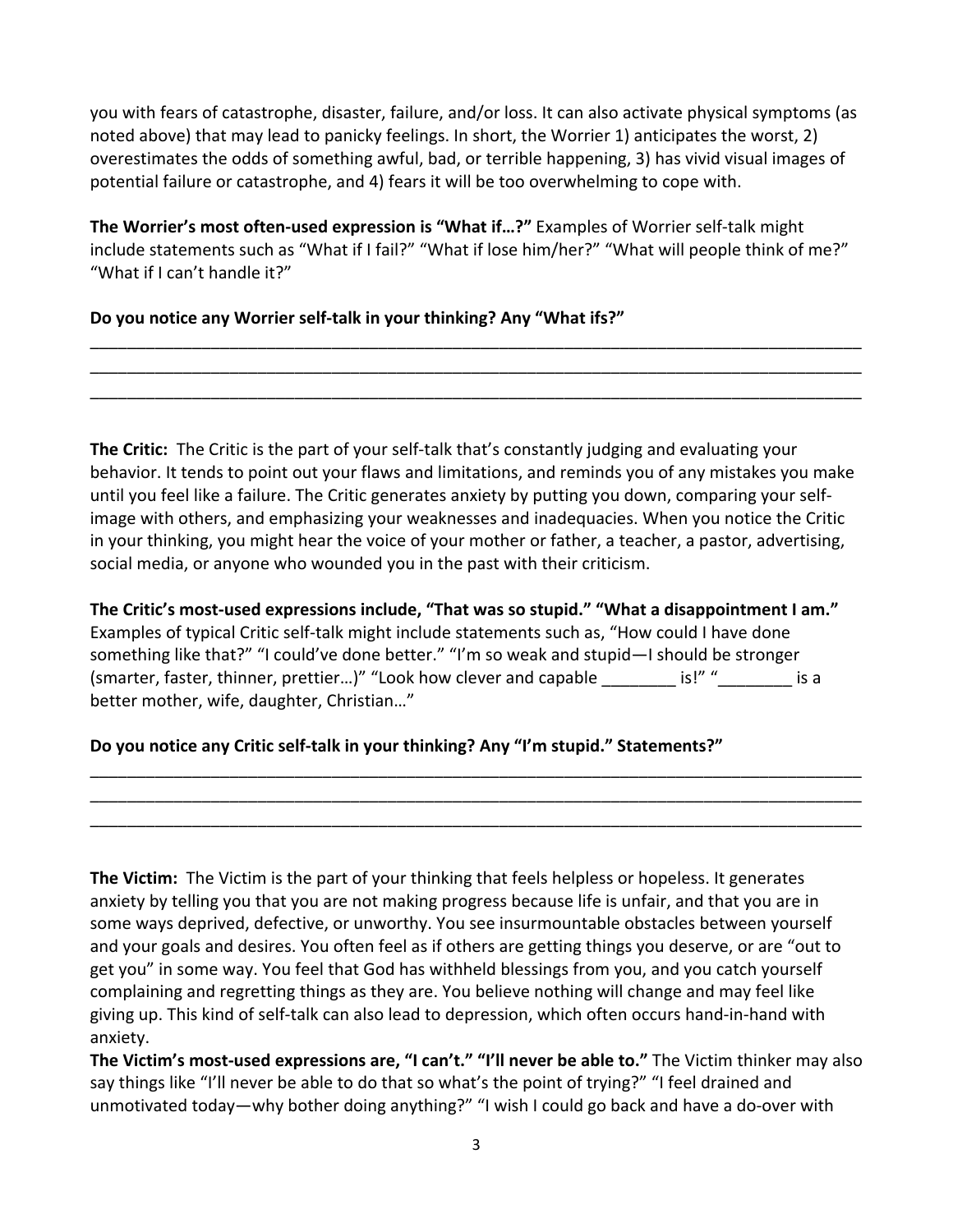that class (relationship, job, living situation, church) but it's too late now." "It's not going to work." "People always let me down." "I'm a failure."

\_\_\_\_\_\_\_\_\_\_\_\_\_\_\_\_\_\_\_\_\_\_\_\_\_\_\_\_\_\_\_\_\_\_\_\_\_\_\_\_\_\_\_\_\_\_\_\_\_\_\_\_\_\_\_\_\_\_\_\_\_\_\_\_\_\_\_\_\_\_\_\_\_\_\_\_\_\_\_\_\_\_\_ \_\_\_\_\_\_\_\_\_\_\_\_\_\_\_\_\_\_\_\_\_\_\_\_\_\_\_\_\_\_\_\_\_\_\_\_\_\_\_\_\_\_\_\_\_\_\_\_\_\_\_\_\_\_\_\_\_\_\_\_\_\_\_\_\_\_\_\_\_\_\_\_\_\_\_\_\_\_\_\_\_\_\_ \_\_\_\_\_\_\_\_\_\_\_\_\_\_\_\_\_\_\_\_\_\_\_\_\_\_\_\_\_\_\_\_\_\_\_\_\_\_\_\_\_\_\_\_\_\_\_\_\_\_\_\_\_\_\_\_\_\_\_\_\_\_\_\_\_\_\_\_\_\_\_\_\_\_\_\_\_\_\_\_\_\_\_

Do you notice any Victim self-talk in your thinking? Any "I cant's?"

**The Perfectionist:** Perfectionist self-talk is closely related to the Critic, but its concern is less to put you down than to push and prod you to do better, and better, and better. It generates anxiety by constantly telling you that your efforts aren't good enough, that you should be working harder, that you *should* always have everything under control, *should* always be competent, *should* always be pleasant, pleasing, and all the things we think Christian women and mothers *should* be. The Perfectionist is intolerant of mistakes or setbacks. It has a tendency to try and convince you that your self-worth is dependent on externals, such as achievement, money and status, physical fitness and beauty, acceptance by others, being loved, and having perfect, well-behaved children, and a devoted spouse, in a spotless home. The Perfectionist pushes you into stress, exhaustion, and burnout in pursuit of unrealistic goals, and it ignores signals from your body that you need a break.

The Perfectionist's most-used expressions are, "I should." I have to." The Perfectionist pops up in our minds with instructions such as, "I *should* always be on top of things." "I *should* always be considerate, patient, and unselfish." "I have to keep my body, home, children perfectly in order and under control at all times." "I have to (get this job, make this much money, get approval from this person, etc.) or I'm not worth much." "I should never make a mistake."

\_\_\_\_\_\_\_\_\_\_\_\_\_\_\_\_\_\_\_\_\_\_\_\_\_\_\_\_\_\_\_\_\_\_\_\_\_\_\_\_\_\_\_\_\_\_\_\_\_\_\_\_\_\_\_\_\_\_\_\_\_\_\_\_\_\_\_\_\_\_\_\_\_\_\_\_\_\_\_\_\_\_\_ \_\_\_\_\_\_\_\_\_\_\_\_\_\_\_\_\_\_\_\_\_\_\_\_\_\_\_\_\_\_\_\_\_\_\_\_\_\_\_\_\_\_\_\_\_\_\_\_\_\_\_\_\_\_\_\_\_\_\_\_\_\_\_\_\_\_\_\_\_\_\_\_\_\_\_\_\_\_\_\_\_\_\_ \_\_\_\_\_\_\_\_\_\_\_\_\_\_\_\_\_\_\_\_\_\_\_\_\_\_\_\_\_\_\_\_\_\_\_\_\_\_\_\_\_\_\_\_\_\_\_\_\_\_\_\_\_\_\_\_\_\_\_\_\_\_\_\_\_\_\_\_\_\_\_\_\_\_\_\_\_\_\_\_\_\_\_

### Do you notice any Perfectionist self-talk? Any "Shoulds, Shouldn'ts, Have-tos?"

## Calming your anxious thoughts and starting on the path to peace

It can take some practice to become familiar with your self-talk and the way your mind interprets things. Learn to use your anxiety as a reminder to check in with yourself and do a little investigation. You might be so used to your stressful thoughts that you've become attached to them, they're habitual, they make sense to you, and you automatically believe them. But to get on a new path of peace and rest, you will need to start questioning the negative self-talk that keeps you in a spiral of anxiety. Following are some questions to help you challenge your anxious thoughts, and take the first steps in learning how to calm and change them!

1. What is the anxious thought? See if you can recognize the self-talk or interpretation your mind is promoting. Can you identify a Worrier, Critic, Victim, or Perfectionist statement in your thinking? Write it down.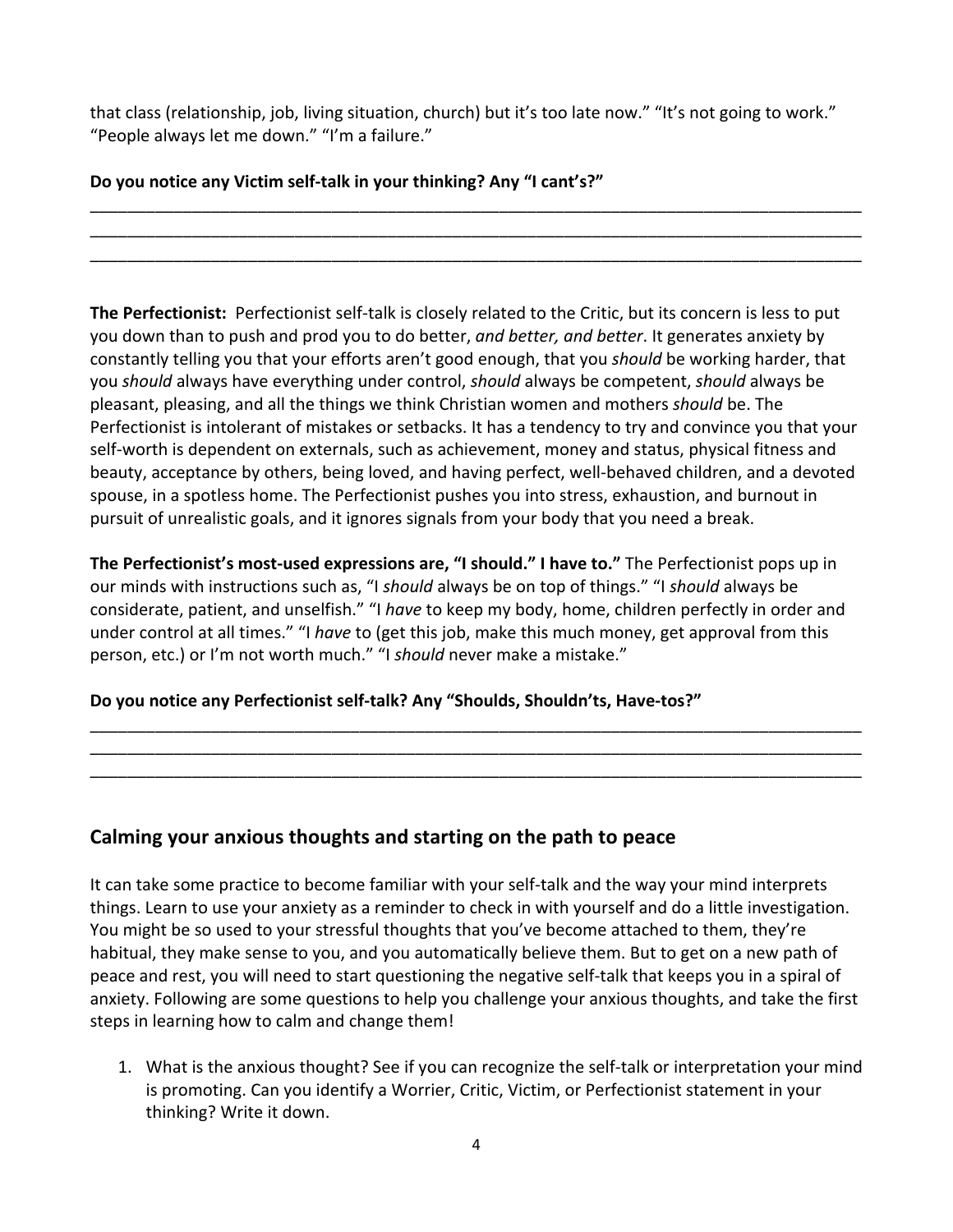2. Is it really true? What is the evidence for this? Often our anxious thoughts are unrealistic overreactions that may not be true. Or they may not be *completely* true or *always* true. Anxiety can scare us into thinking things are much worse than they are. Is it true that you should always be perfect? Is it true that you should never make mistakes? Is it true that you're "stupid?" Examine the evidence and ask yourself if your anxious thought is actually true.

\_\_\_\_\_\_\_\_\_\_\_\_\_\_\_\_\_\_\_\_\_\_\_\_\_\_\_\_\_\_\_\_\_\_\_\_\_\_\_\_\_\_\_\_\_\_\_\_\_\_\_\_\_\_\_\_\_\_\_\_\_\_\_\_\_\_\_\_\_\_\_\_\_\_\_\_\_ \_\_\_\_\_\_\_\_\_\_\_\_\_\_\_\_\_\_\_\_\_\_\_\_\_\_\_\_\_\_\_\_\_\_\_\_\_\_\_\_\_\_\_\_\_\_\_\_\_\_\_\_\_\_\_\_\_\_\_\_\_\_\_\_\_\_\_\_\_\_\_\_\_\_\_\_\_ \_\_\_\_\_\_\_\_\_\_\_\_\_\_\_\_\_\_\_\_\_\_\_\_\_\_\_\_\_\_\_\_\_\_\_\_\_\_\_\_\_\_\_\_\_\_\_\_\_\_\_\_\_\_\_\_\_\_\_\_\_\_\_\_\_\_\_\_\_\_\_\_\_\_\_\_\_

\_\_\_\_\_\_\_\_\_\_\_\_\_\_\_\_\_\_\_\_\_\_\_\_\_\_\_\_\_\_\_\_\_\_\_\_\_\_\_\_\_\_\_\_\_\_\_\_\_\_\_\_\_\_\_\_\_\_\_\_\_\_\_\_\_\_\_\_\_\_\_\_\_\_\_\_\_ \_\_\_\_\_\_\_\_\_\_\_\_\_\_\_\_\_\_\_\_\_\_\_\_\_\_\_\_\_\_\_\_\_\_\_\_\_\_\_\_\_\_\_\_\_\_\_\_\_\_\_\_\_\_\_\_\_\_\_\_\_\_\_\_\_\_\_\_\_\_\_\_\_\_\_\_\_ \_\_\_\_\_\_\_\_\_\_\_\_\_\_\_\_\_\_\_\_\_\_\_\_\_\_\_\_\_\_\_\_\_\_\_\_\_\_\_\_\_\_\_\_\_\_\_\_\_\_\_\_\_\_\_\_\_\_\_\_\_\_\_\_\_\_\_\_\_\_\_\_\_\_\_\_\_

3. How likely is it? What are the odds that the thing I'm worried about will actually happen? Give it a percentage if that helps.

\_\_\_\_\_\_\_\_\_\_\_\_\_\_\_\_\_\_\_\_\_\_\_\_\_\_\_\_\_\_\_\_\_\_\_\_\_\_\_\_\_\_\_\_\_\_\_\_\_\_\_\_\_\_\_\_\_\_\_\_\_\_\_\_\_\_\_\_\_\_\_\_\_\_\_\_\_ \_\_\_\_\_\_\_\_\_\_\_\_\_\_\_\_\_\_\_\_\_\_\_\_\_\_\_\_\_\_\_\_\_\_\_\_\_\_\_\_\_\_\_\_\_\_\_\_\_\_\_\_\_\_\_\_\_\_\_\_\_\_\_\_\_\_\_\_\_\_\_\_\_\_\_\_\_ \_\_\_\_\_\_\_\_\_\_\_\_\_\_\_\_\_\_\_\_\_\_\_\_\_\_\_\_\_\_\_\_\_\_\_\_\_\_\_\_\_\_\_\_\_\_\_\_\_\_\_\_\_\_\_\_\_\_\_\_\_\_\_\_\_\_\_\_\_\_\_\_\_\_\_\_\_

\_\_\_\_\_\_\_\_\_\_\_\_\_\_\_\_\_\_\_\_\_\_\_\_\_\_\_\_\_\_\_\_\_\_\_\_\_\_\_\_\_\_\_\_\_\_\_\_\_\_\_\_\_\_\_\_\_\_\_\_\_\_\_\_\_\_\_\_\_\_\_\_\_\_\_\_\_ \_\_\_\_\_\_\_\_\_\_\_\_\_\_\_\_\_\_\_\_\_\_\_\_\_\_\_\_\_\_\_\_\_\_\_\_\_\_\_\_\_\_\_\_\_\_\_\_\_\_\_\_\_\_\_\_\_\_\_\_\_\_\_\_\_\_\_\_\_\_\_\_\_\_\_\_\_ \_\_\_\_\_\_\_\_\_\_\_\_\_\_\_\_\_\_\_\_\_\_\_\_\_\_\_\_\_\_\_\_\_\_\_\_\_\_\_\_\_\_\_\_\_\_\_\_\_\_\_\_\_\_\_\_\_\_\_\_\_\_\_\_\_\_\_\_\_\_\_\_\_\_\_\_\_

\_\_\_\_\_\_\_\_\_\_\_\_\_\_\_\_\_\_\_\_\_\_\_\_\_\_\_\_\_\_\_\_\_\_\_\_\_\_\_\_\_\_\_\_\_\_\_\_\_\_\_\_\_\_\_\_\_\_\_\_\_\_\_\_\_\_\_\_\_\_\_\_\_\_\_\_\_ \_\_\_\_\_\_\_\_\_\_\_\_\_\_\_\_\_\_\_\_\_\_\_\_\_\_\_\_\_\_\_\_\_\_\_\_\_\_\_\_\_\_\_\_\_\_\_\_\_\_\_\_\_\_\_\_\_\_\_\_\_\_\_\_\_\_\_\_\_\_\_\_\_\_\_\_\_ \_\_\_\_\_\_\_\_\_\_\_\_\_\_\_\_\_\_\_\_\_\_\_\_\_\_\_\_\_\_\_\_\_\_\_\_\_\_\_\_\_\_\_\_\_\_\_\_\_\_\_\_\_\_\_\_\_\_\_\_\_\_\_\_\_\_\_\_\_\_\_\_\_\_\_\_\_

\_\_\_\_\_\_\_\_\_\_\_\_\_\_\_\_\_\_\_\_\_\_\_\_\_\_\_\_\_\_\_\_\_\_\_\_\_\_\_\_\_\_\_\_\_\_\_\_\_\_\_\_\_\_\_\_\_\_\_\_\_\_\_\_\_\_\_\_\_\_\_\_\_\_\_\_\_ \_\_\_\_\_\_\_\_\_\_\_\_\_\_\_\_\_\_\_\_\_\_\_\_\_\_\_\_\_\_\_\_\_\_\_\_\_\_\_\_\_\_\_\_\_\_\_\_\_\_\_\_\_\_\_\_\_\_\_\_\_\_\_\_\_\_\_\_\_\_\_\_\_\_\_\_\_ \_\_\_\_\_\_\_\_\_\_\_\_\_\_\_\_\_\_\_\_\_\_\_\_\_\_\_\_\_\_\_\_\_\_\_\_\_\_\_\_\_\_\_\_\_\_\_\_\_\_\_\_\_\_\_\_\_\_\_\_\_\_\_\_\_\_\_\_\_\_\_\_\_\_\_\_\_

\_\_\_\_\_\_\_\_\_\_\_\_\_\_\_\_\_\_\_\_\_\_\_\_\_\_\_\_\_\_\_\_\_\_\_\_\_\_\_\_\_\_\_\_\_\_\_\_\_\_\_\_\_\_\_\_\_\_\_\_\_\_\_\_\_\_\_\_\_\_\_\_\_\_\_\_\_ \_\_\_\_\_\_\_\_\_\_\_\_\_\_\_\_\_\_\_\_\_\_\_\_\_\_\_\_\_\_\_\_\_\_\_\_\_\_\_\_\_\_\_\_\_\_\_\_\_\_\_\_\_\_\_\_\_\_\_\_\_\_\_\_\_\_\_\_\_\_\_\_\_\_\_\_\_ \_\_\_\_\_\_\_\_\_\_\_\_\_\_\_\_\_\_\_\_\_\_\_\_\_\_\_\_\_\_\_\_\_\_\_\_\_\_\_\_\_\_\_\_\_\_\_\_\_\_\_\_\_\_\_\_\_\_\_\_\_\_\_\_\_\_\_\_\_\_\_\_\_\_\_\_\_

\_\_\_\_\_\_\_\_\_\_\_\_\_\_\_\_\_\_\_\_\_\_\_\_\_\_\_\_\_\_\_\_\_\_\_\_\_\_\_\_\_\_\_\_\_\_\_\_\_\_\_\_\_\_\_\_\_\_\_\_\_\_\_\_\_\_\_\_\_\_\_\_\_\_\_\_\_ \_\_\_\_\_\_\_\_\_\_\_\_\_\_\_\_\_\_\_\_\_\_\_\_\_\_\_\_\_\_\_\_\_\_\_\_\_\_\_\_\_\_\_\_\_\_\_\_\_\_\_\_\_\_\_\_\_\_\_\_\_\_\_\_\_\_\_\_\_\_\_\_\_\_\_\_\_ \_\_\_\_\_\_\_\_\_\_\_\_\_\_\_\_\_\_\_\_\_\_\_\_\_\_\_\_\_\_\_\_\_\_\_\_\_\_\_\_\_\_\_\_\_\_\_\_\_\_\_\_\_\_\_\_\_\_\_\_\_\_\_\_\_\_\_\_\_\_\_\_\_\_\_\_\_

- 4. Am I looking at the whole picture? Am I being objective?
- 5. What would be a more effective, helpful, supportive, or useful thought? Does God provide a promise that can help with this concern?
- 6. How could I cope better with the situation that concerns me? What people, supports, strengths, and resources might be available to help?
- 7. What do I need to let go of? Is there something I can't change, or I can't change now with my current resources? Do I need to apply the "Serenity Prayer" and ask God to help me accept what I cannot change, and save my energy for things I can change?
- 8. What would I say to a dear friend or family member who was anxious about this kind of situation? How could I validate and encourage her/him? Can I do the same for myself?

#### **Scriptures about thinking and testing our thoughts: (NIV Bible)**

For as he thinks in his heart, so is he. Proverbs 23:7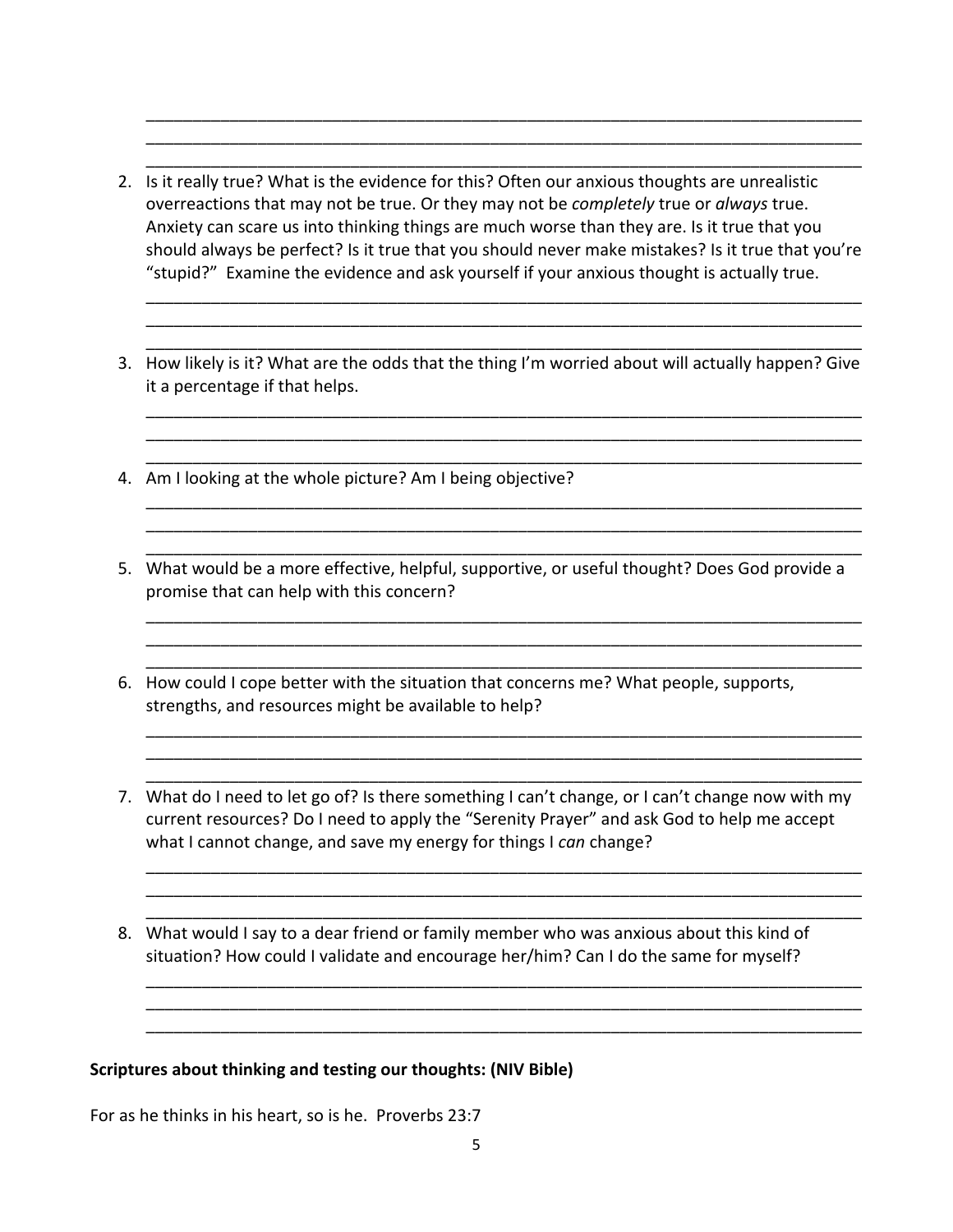Be transformed by the renewing of your mind. Then you will be able to test and approve what God's will is  $-$  his good, pleasing, and perfect will. Romans 12:2

Brothers and sisters, stop thinking like children. In regard to evil be infants, but in your thinking be adults. 1 Corinthians 14:20

Finally brothers and sisters, whatever is true, whatever is noble, whatever is right, whatever is pure, whatever is lovely, whatever is admirable  $-$  if anything is excellent or praiseworthy  $-$  think about such things. Philippians 4:8

...but test them all; hold on to what is good. 1 Thessalonians  $5:21$ 

#### Anxiety-calming Scripture promises: (NIV Bible)

The Lord gives strength to His people. The Lord blesses his people with peace. Psalm 29:11

Cast your cares on the Lord and he will sustain you; He will never let the righteous be shaken. Psalm 55:22

When you lie down, you will not be afraid; when you lie down, your sleep will be sweet. Proverbs 3:24

You will keep in perfect peace those whose minds are steadfast, because they trust in you. Isaiah 26:3

But blessed is the one who trusts in the Lord, whose confidence is in him. They will be like a tree planted by the water that sends out its roots by the stream. It does not fear when heat comes; its leaves are always green. It has no worries in a year of drought and never fails to bear fruit. Jeremiah 17:7-8

Come to me, all you who are weary and burdened, and I will give you rest. Take my yoke upon you and learn from me, for I am gentle and humble in heart, and you will find rest for your souls. For my yoke is easy and my burden is light. Matthew 11:28

Peace I leave with you; my peace I give to you. I do not give to you as the world gives. Do not let your hearts be troubled and do not be afraid. John 14:27

Cast all your anxiety on him because he cares for you. 1 Peter 5:7

### **Positive and Effective Thoughts to Calm Your Anxious Mind**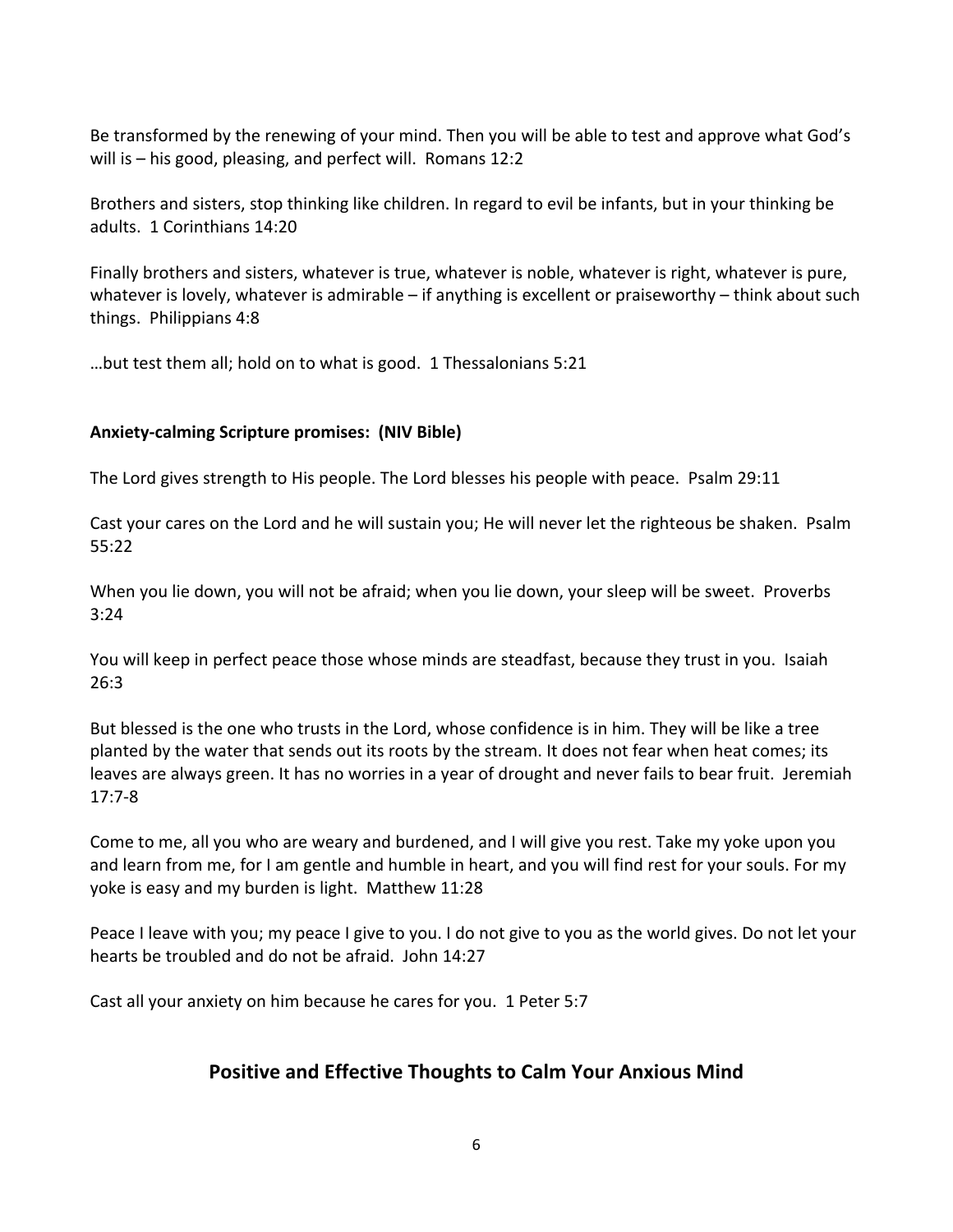As you become more aware of negative thought patterns which may be contributing to anxiety, worry, or lack of confidence, you will want to develop some useful replacement thoughts. Consider what kind of "self-talk" statements will help you calm your anxiety, cope more effectively, or prevent discouragement. Some of the best coping thoughts simply remind you that you can stay peaceful and faithful in the face of stressful situations. Here are some suggestions to get you started. Circle the ones you feel would be most useful for you. (Thank you to PUC students who helped with this list!)

- 1. I like myself.
- 2. Mistakes are learning opportunities.
- 3. I know I can do it.
- 4. Lam safe.
- 5. I can take a deep breath and relax.
- 6. I am lovable.
- 7. I can make good decisions.
- 8. I can encourage myself and others.
- 9. I can deal with my fears.
- 10. I can learn how.
- 11. With God all things are possible.
- 12. Things will work out for good.
- 13. I'll do the best I can.
- 14. My wisdom and skills are valuable.
- 15. I can forgive others.
- 16. I can depend on spiritual strength.
- 17. I am facing this with courage.
- 18. I have the qualities to succeed.
- 19. I expect things to work out.
- 20. I am a good person.
- 21. I can work hard.
- 22. I can handle this positively.
- 23. I have something important to offer.
- 24. I feel good about myself.
- 25. I can be a friend to others.
- 26. I don't have to be perfect.
- 27. I can grow and change.
- 28. I am learning how to focus.
- 29. I am inspired and creative.
- 30. I treat others with respect.
- 31. Others care about me.
- 32. I'm making progress toward my goals.
- 33. With God I can face anything.
- 34. I can get through this.
- 35. I am calm and capable.
- 36. I'm allowing God to use me.
- 37. I can be kind instead of critical.
- 38. I am pleased and proud of my progress.
- 39. I respond respectfully to others.
- 40. People like my smile and my style.
- 41. I put my heart into everything I do.
- 42. I eagerly move forward.
- 43. With God I'm never alone.
- 44. My family loves me.
- 45. Others want me to succeed.
- 46. No problem is too big to handle.
- 47. It will be OK.
- 48. I handle conflicts with a healthy attitude.
- 49. I am building my future.
- 50. I approach problems with an open mind.
- 51. I learn from my mistakes.
- 52. I can stop, relax, and breathe deeply.
- 53. Solutions will come as they are needed.
- 54. I am forgiving and patient with myself.
- 55. I know that "this too, will pass."
- 56. I have everything I need right now.
- 57. I am a strong person.
- 58. I choose to be happy.
- 59. I am thankful for many blessings.
- 60. My bad habits aren't permanent.
- 61. I appreciate my life experiences.
- 62. I'm taking good care of myself.
- 63. I choose to think big.
- 64. I'm becoming what I was meant to be.
- 65. I move beyond former limitations.
- 66. I am created to grow and succeed.
- 67. I have important strengths.
- 68. My life makes a positive difference.
- 69. I see beauty in the world around me.
- 70. I feel warm and nurtured.

### **HEALING PRAYER FOR INSECURITY**